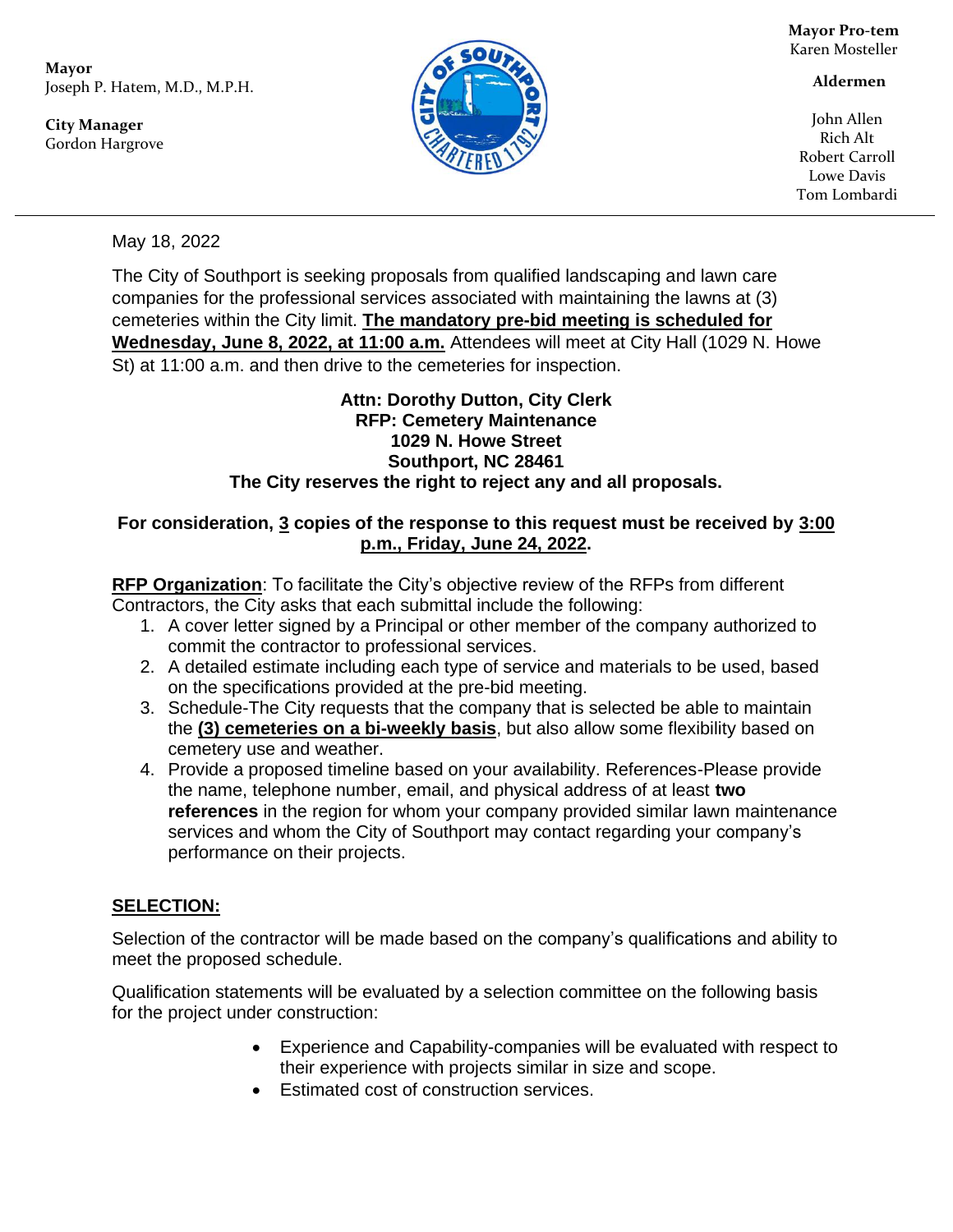The City of Southport reserves the right to select the company that best meets its needs and negotiate a final Scope of Work that reflects the work to be done within the time constraints established in the above schedule.

**SCOPE OF WORK SUMMARY:** There are three municipal/community cemeteries within the City limits. Each cemetery has a recommended maintenance plan, as listed below and shown on the following appendices.

> **Northwood Cemetery**-Fodale Avenue-Appendix A Located between Mitchell Street and Longleaf Drive 7.65 acres, (10) roads

**Old Smithville Cemetery**-423 E. Moore Street-Appendix B 2.4 acres

**John Smith Cememtery**-225 E. Leonard Street-Appendix C 3.54 acres

**\*Further details may be provided at the Pre-bid meeting.\***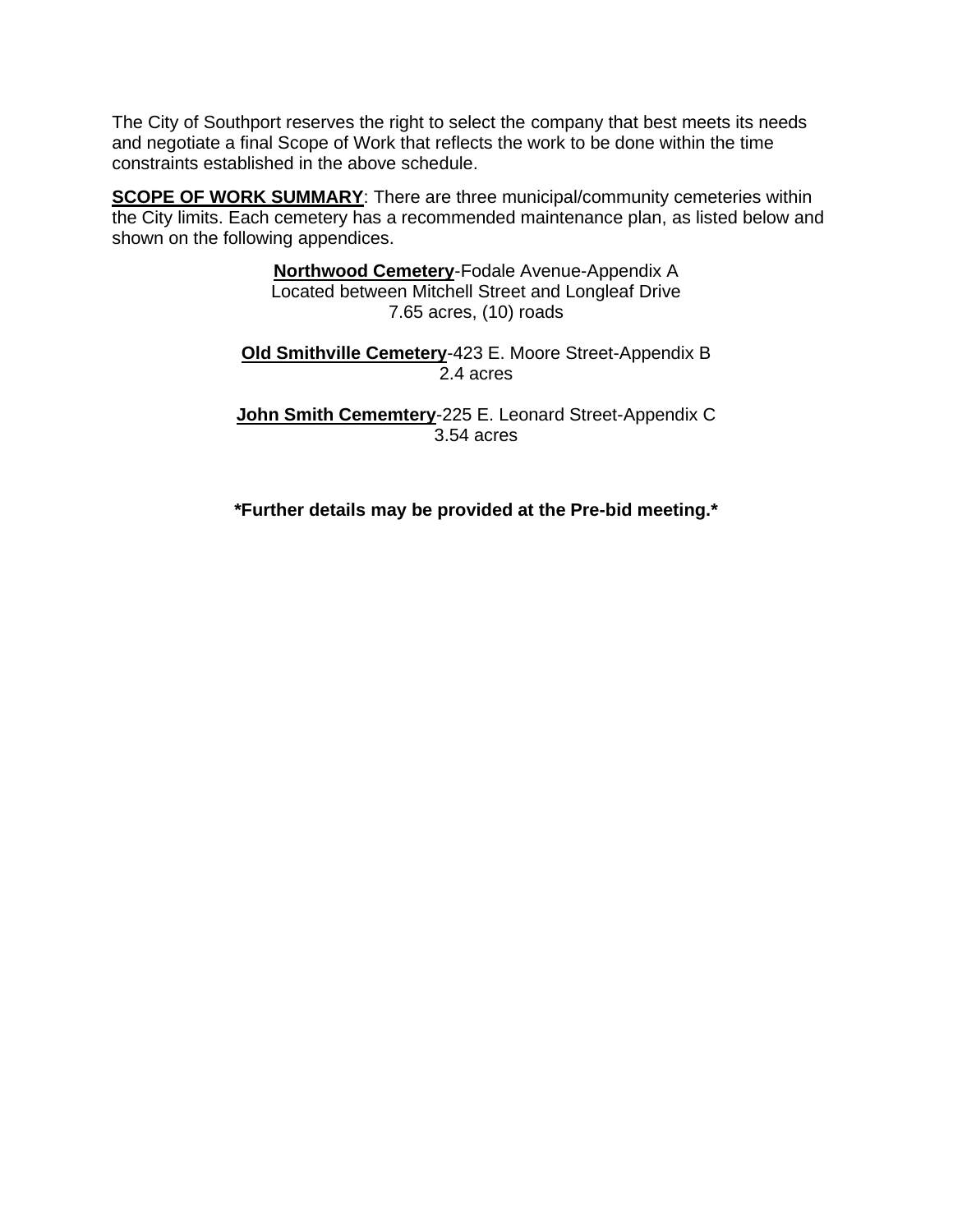## **Northwood Cemetery**

Fodale Ave. Southport, NC, 28461

General Information:

- Acreage  $= 7.65$
- Mow and weed-eat everything inside the fence.
- Mow and weed-eat every other week during the growing season (April-September)
- Ensure roads are clean and leaves and debris are blown off inside the cemetery and tombstones.
- Check the debris bin and take it away if needed.
- Northwood cemetery has ten roads.
	- o Azalea Ln
	- o Beech Ln.
	- o Chinquapin Ln.
	- o Dogwood Ln.
	- o Elm Ln.
	- o Fig Ln.
	- o Gardenia Ln.
	- o Gladiola Ln.
	- o Heather Ln.
	- o Hydrangea Ln.
- Trim bushes alongside roads so that vehicles can get by without scrubbing them.
	- o Beech Ln., Gardenia Ln., Heather Ln., & Hydrangea Ln.
- There are 14 plots/tombstones you do not touch
	- o Azalea Ln.
		- Splawn (Joyce & James)
		- Price (William & Aline)
		- Miller (Cheryl & William)
	- o Chinquapin Ln.
		- Brendle Plot
	- o Elm Ln.
		- Playmates (Donald & Billy)
	- o Fig Ln.
		- St. George (Red bricks around it)
	- o Gardenia Ln.
		- Price (Carolynn Galloway & Kenneth "Knodhead")
	- o Heather Ln.
		- Minett (James & Rose)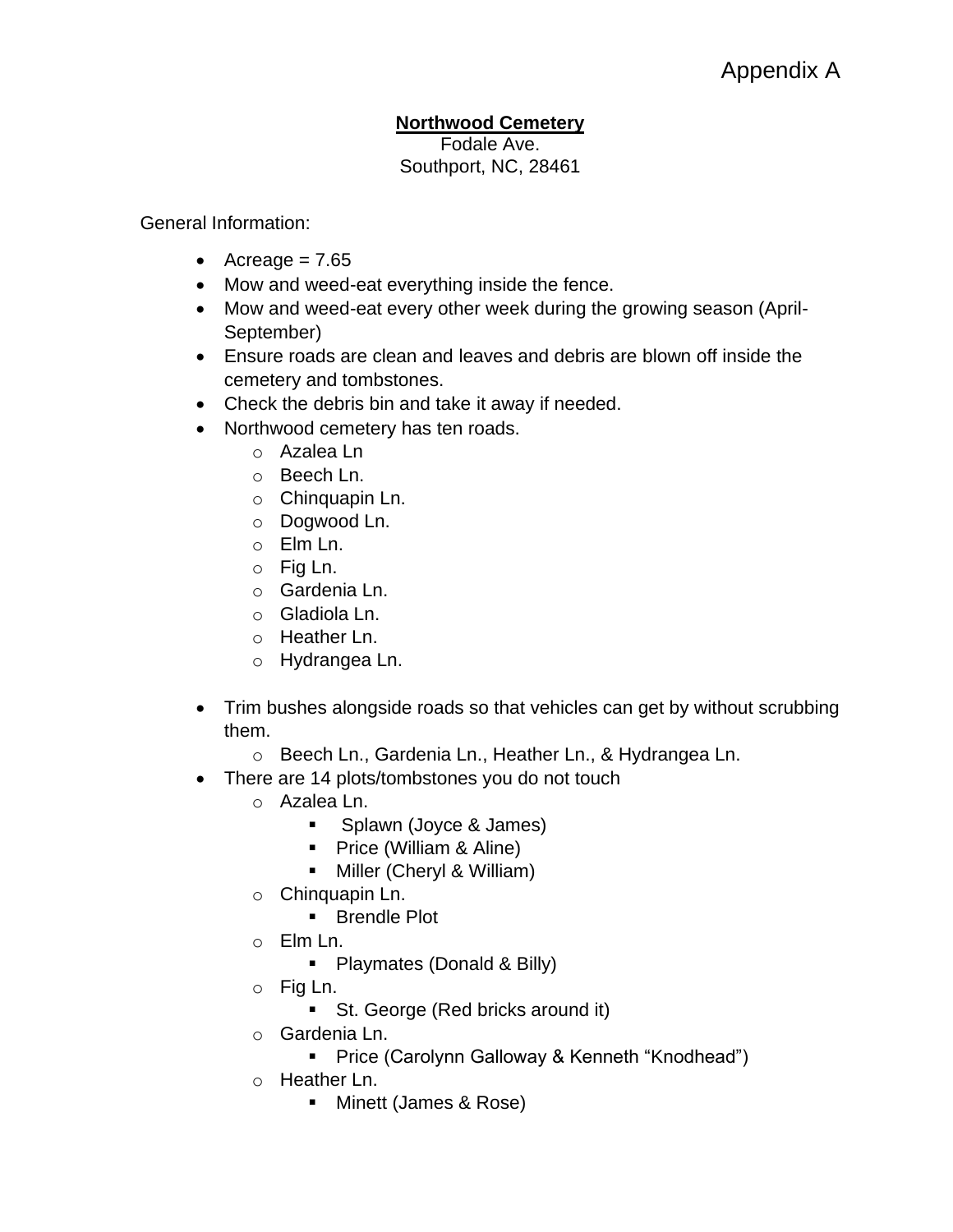- Caster (Ronald & Lois)
- Perry (Donald & Patricia)
- Caster (Lee & Eltha)
- o Hydrangea Ln.
	- **E** Teddy (Theodore Rosevelt Hiatt 111)
	- Ricky (Charles Richard Hill)
	- **E** Greer (Sharon & Steven)

General requirement:

- All work will be performed professionally and skillfully.
- All mechanized equipment (power mowers, trimmers, edgers, etc.) must be turned off if you encounter the public (within 40 feet).
- No mechanized equipment (power mowers, trimmer, edgers, etc.) may be used within 200 feet of a funeral in progress.

Mowing:

- Paper, trash, branches, flowers not associated with a grave, and other debris will be collected before each mowing.
- Mowing height is 2 inches

Trimming:

- Grass adjacent to fixed objects, such as tombs, gravestones, monuments, etc., shall be trimmed to the same height as the general turf
- Contractor will clean all clippings from roadways and markers or monuments immediately after mowing and weed-eat.
- Contractor will ensure that grass clippings do not build up in the corners of plots after mowing/weed-eat

Flexibility:

• If there is a funeral service taking place at this location, please be courteous and move on to a different cemetery or make arrangements to come back another day.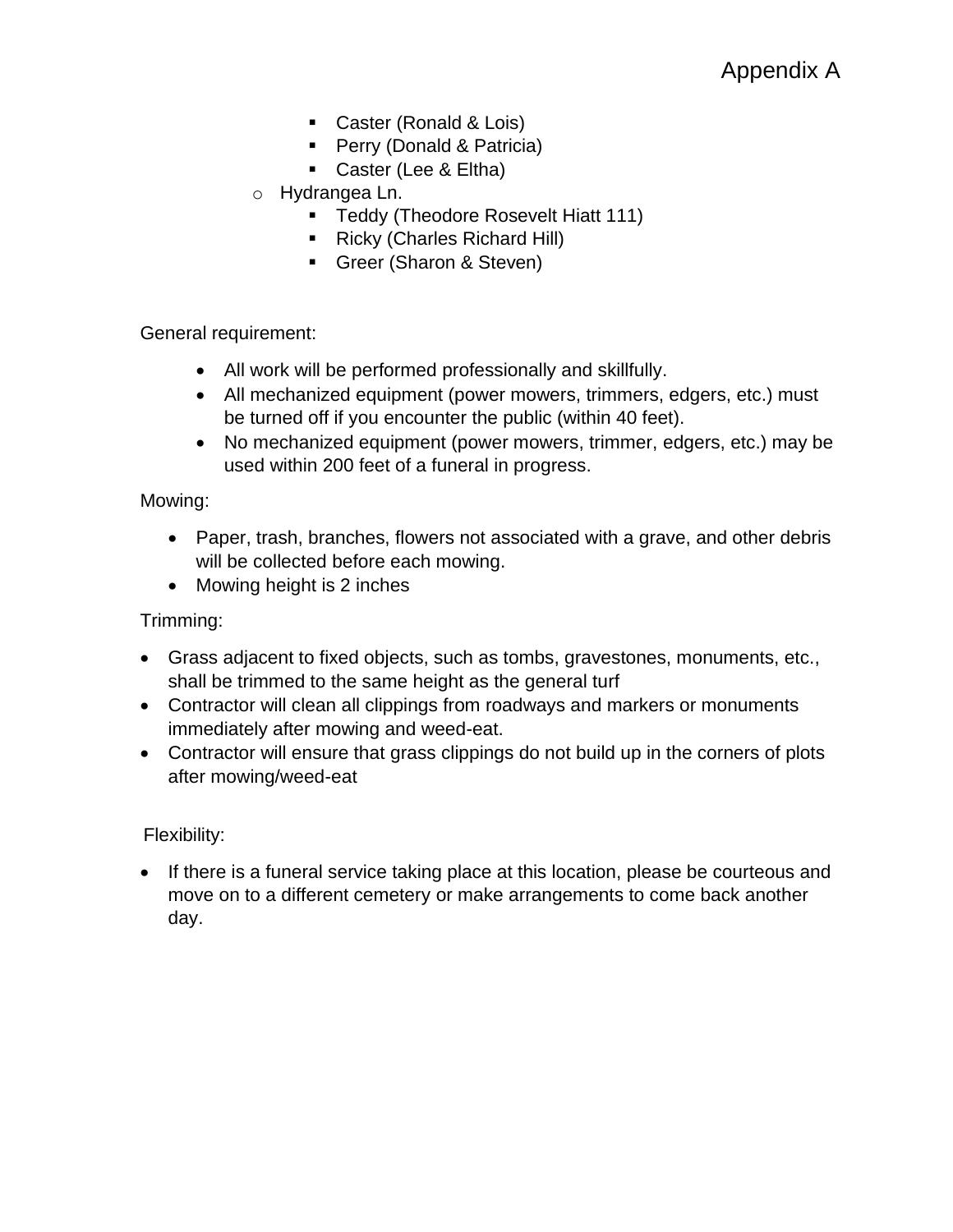# **Old Smithville Cemetery**

423 East Moore Street Southport, NC, 28461

General Information:

- Acreage  $= 2.4$
- Mow and weed-eat everything inside the fence.
- Mow and weed-eat every other week during the growing season (April-September). Ensure that tombstones/plots are clean and blown (leaves or debris). Check the debris bin and take it away if needed.

General requirement:

- All work will be performed professionally and skillfully.
- All mechanized equipment (power mowers, trimmers, edgers, etc.) must be turned off if you encounter the public (within 40 feet).

Mowing:

- Paper, trash, branches, flowers not associated with a grave, and other debris will be collected before each mowing.
- Mowing height is 2 inches

Trimming:

- Grass adjacent to fixed objects, such as tombs, gravestones, monuments, etc., shall be trimmed to the same height as the general turf
- Contractor will clean all clippings from markers or monuments immediately after mowing and weed-eat.
- Contractor will ensure that grass clippings do not build up in the corners of plots after mowing/weed-eat

Leaf Removal:

- Throughout the season, remove and haul off leaves from the grounds.
- Contractor will ensure that leaves do not build up in the corners of plots.

Flexibility:

• If there is a funeral service taking place at this location, please be courteous and move on to a different cemetery or make arrangements to come back another day.